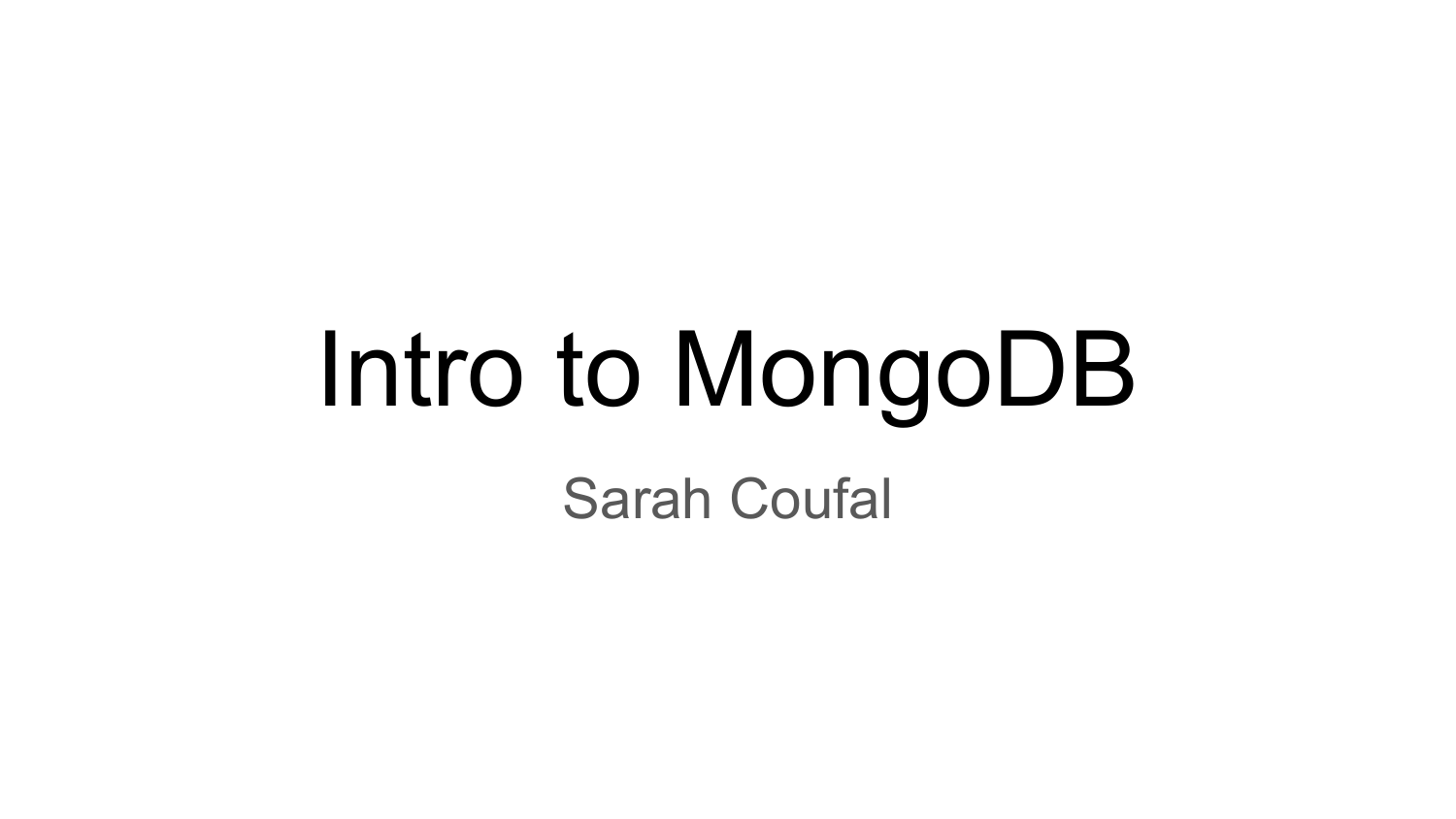# What is MongoDB?



● Stores collections of documents rather than tables with rows

#### **Table of movies in relational database**

| Title                                        | <b>Director</b>    | Year |
|----------------------------------------------|--------------------|------|
| <b>Star Wars: Episode</b><br>IV - A New Hope | George Lucas       | 1977 |
| The Lion King                                | <b>Rob Minkoff</b> | 1994 |

#### **MongoDB collection of movie documents**

mongoDB.

```
{
   title: 'Star Wars: Episode IV - A New Hope',
   director: 'George Lucas',
   year: 1977
```

```
 {
   title: 'The Lion King',
   director: 'Rob Minkoff',
   year: 1994
 }
```
}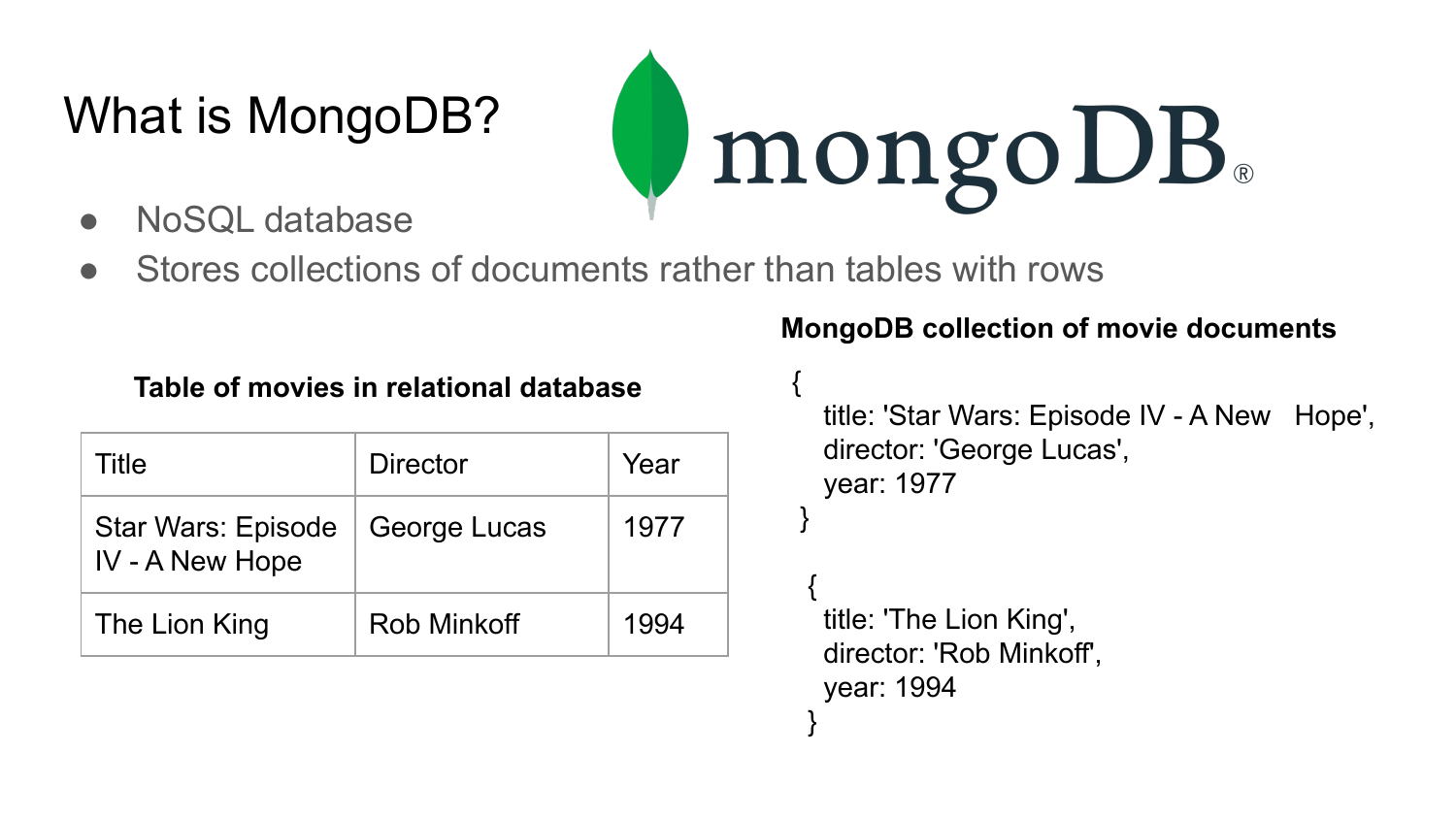#### **Documents**

- Basic unit of data (like row in relational database)
- Ordered set of keys with associated values, similar to Javascript object

{ key : value }

{ "greeting" : "Hello, world!" }

- Type and case sensitive
- Cannot contain duplicate keys
- Every document has a key "\_id" that is unique within collection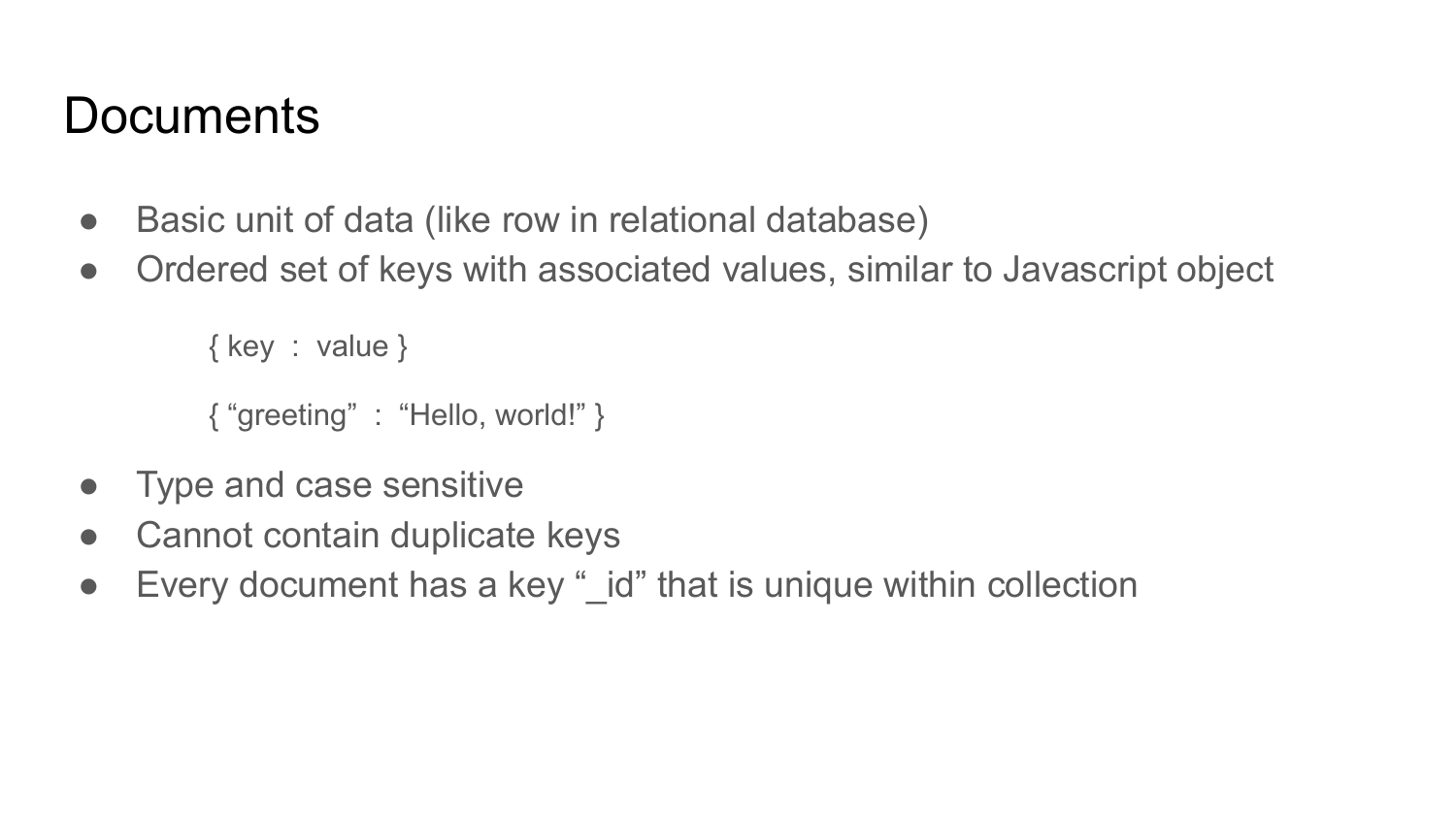## **Collections**

- Group of documents (table in relational database)
- Dynamic schemas: documents within a single collection can have different "shapes":

```
{ "greeting" : "Hello, world!" , "views" : 3 }
{ "signoff" : "Good night" }
```
● Documents with different keys, different numbers of keys, values of different types within one collection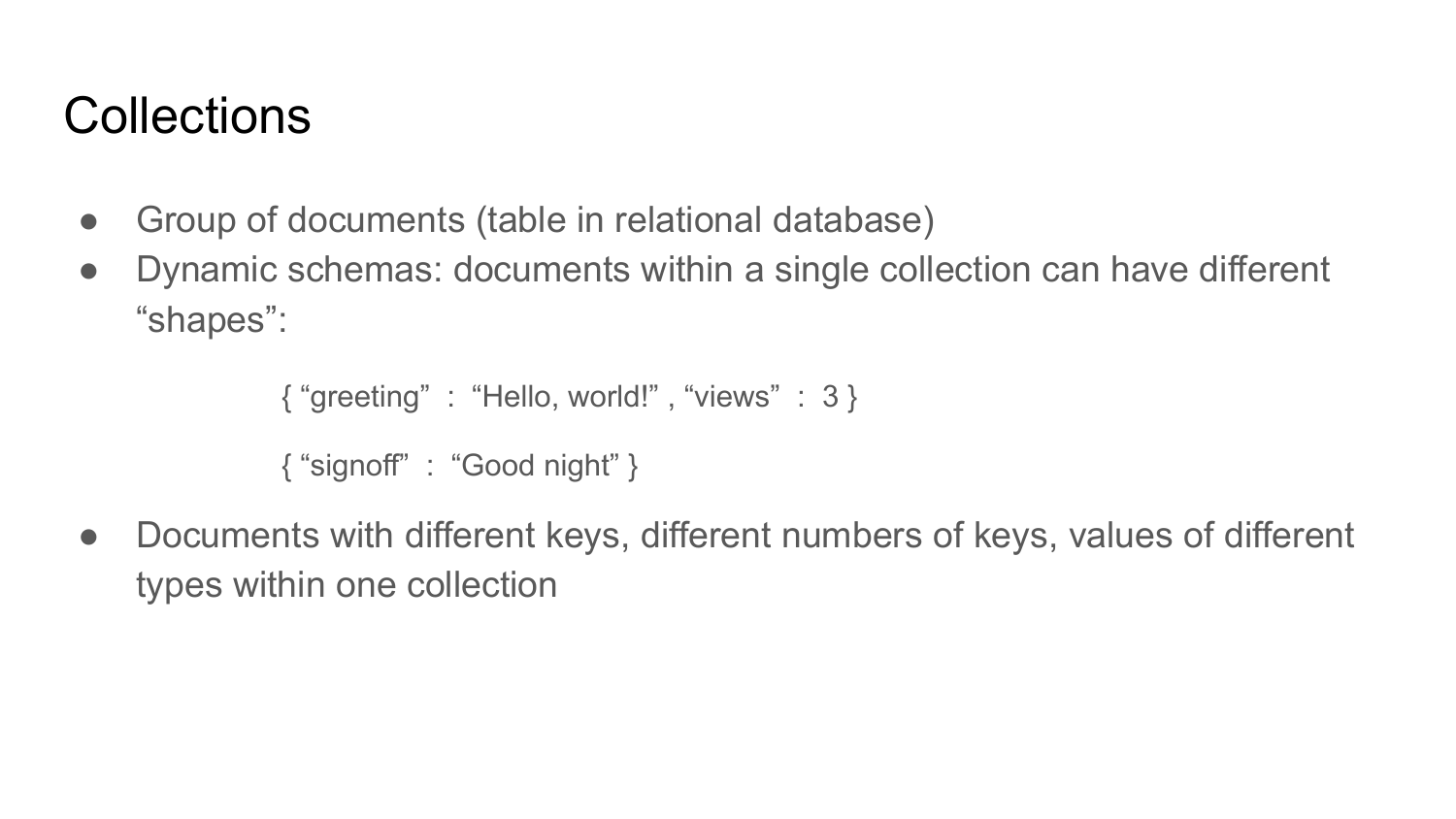#### Databases

- MongoDB groups collections into databases
- One instance of MongoDB can host several databases
- Store all data for a single application in same database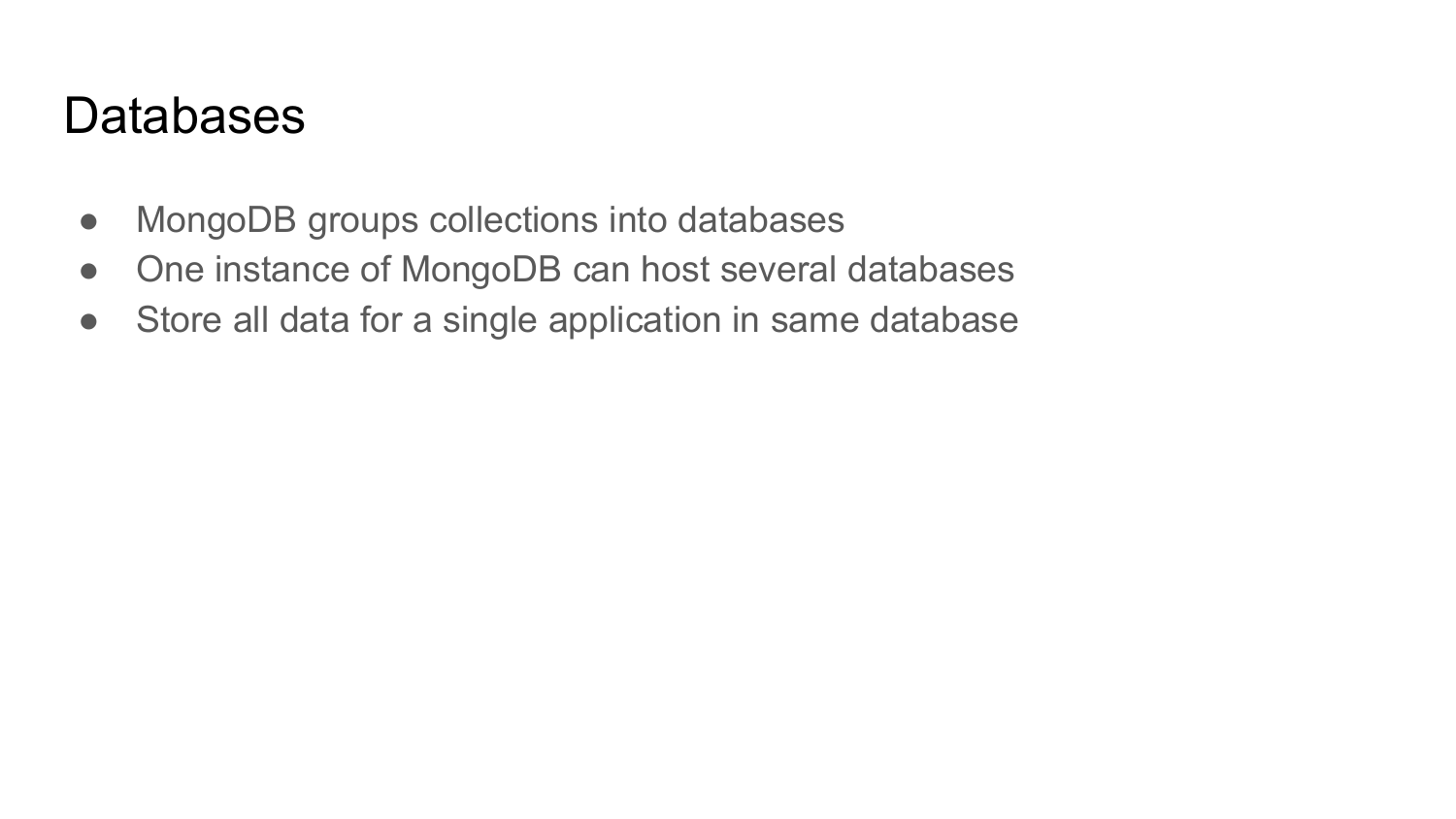# Data Types

| <b>Type</b>               | <b>Examples</b>                                        |
|---------------------------|--------------------------------------------------------|
| <b>Null</b>               | $\{$ "x" : null }                                      |
| <b>Boolean</b>            | $\{$ "x" : true }                                      |
| <b>Number</b>             | $\{$ "x" : 3 } { "x" : 3.14 } { "x" : Numberlnt("3") } |
| <b>String</b>             | $\{$ "x" : "foobar" }                                  |
| Date                      | $\{$ "x" : new Date() }                                |
| <b>Regular Expression</b> | $\{$ "x" : /foobar/i }                                 |
| Array                     | $\{$ "x" : ["a", "b", "c"] }                           |
| Embedded document         | $\{$ "x" : { "foo" : "bar" } }                         |
| Object ID                 | $\{$ "x" : ObjectID() }                                |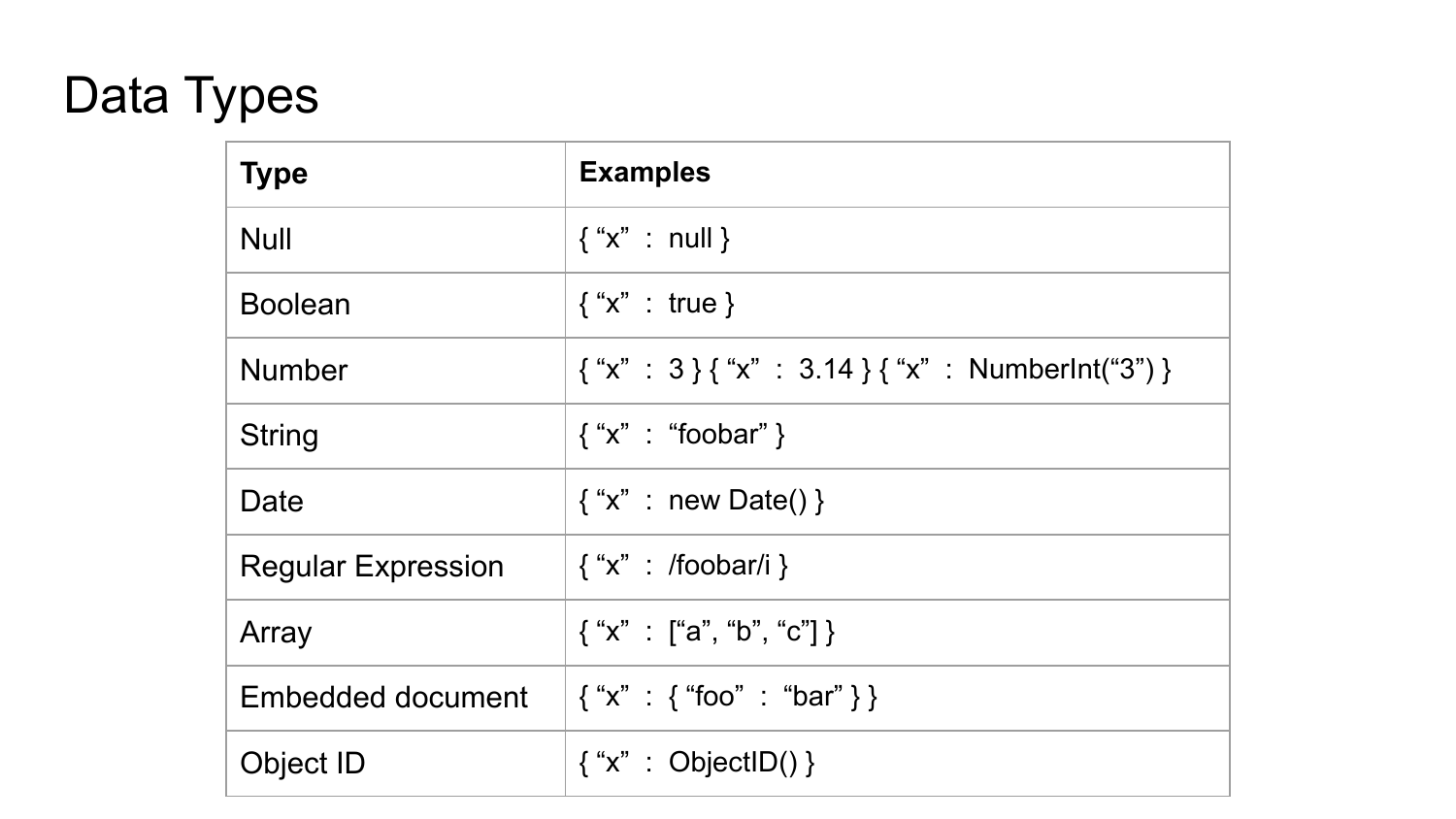# Starting MongoDB

- After installing MongoDB, start the server by running the *mongod* executable in command-line
- *● mongod* will use default data directory */data/db/* or you can add argument --dbpath [path to existing directory to store data]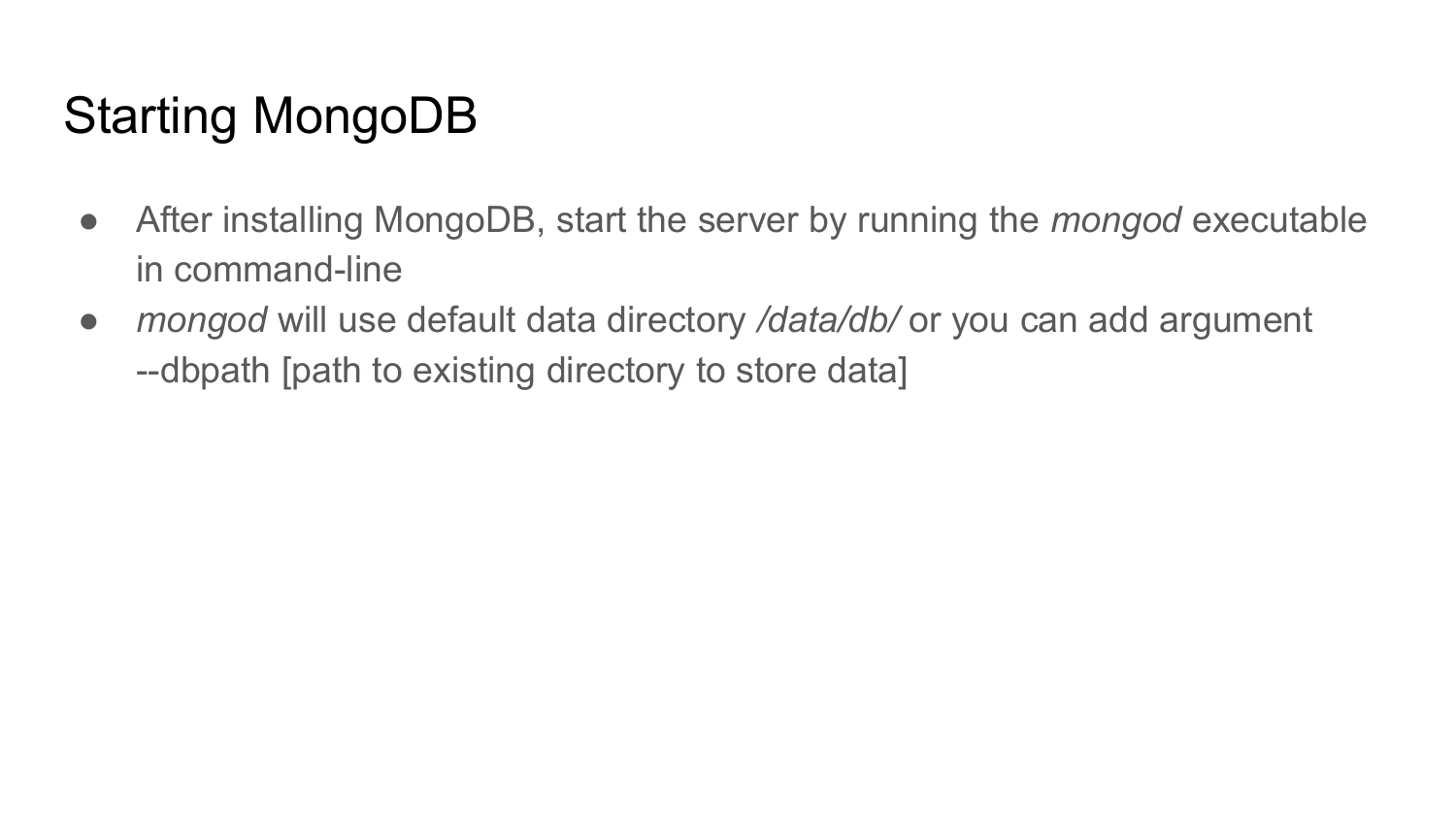## Running the MongoDB shell

- After starting *mongod*, start the MongoDB shell by running the *mongosh*  executable
- Shell is JavaScript interpreter and MongoDB client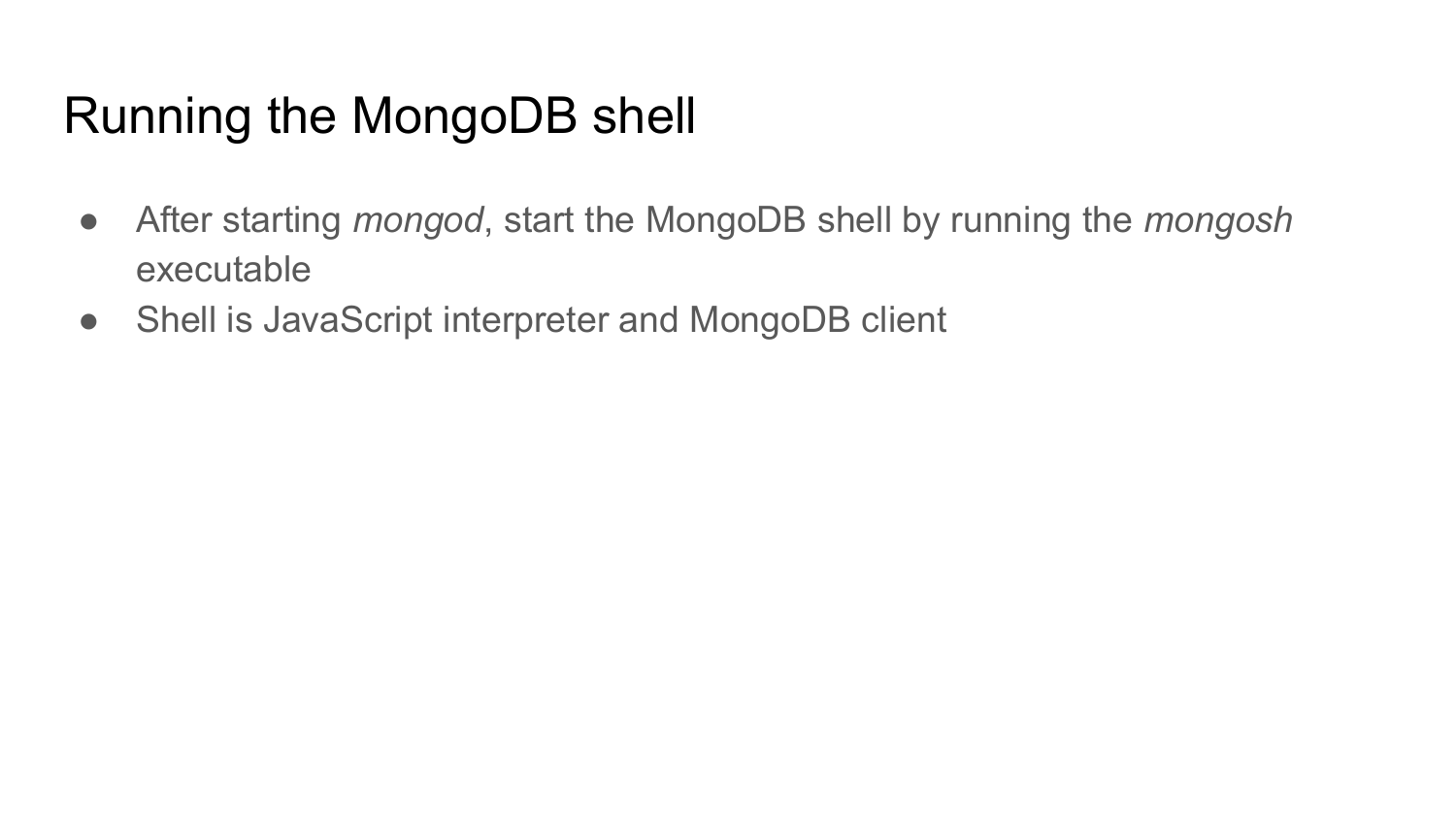## MongoDB client

- $\bullet$  show db show database names
- Show collections show collections in current database
- $\bullet$  db shows which database is currently assigned
- use [name of database] select database
- insertOne() save document to collection
- findOne() returns single document
- $\bullet$   $\pm$  find() returns all documents that match query
- $\bullet$  updateOne() modify document
- deleteOne() remove one document
- $\bullet$  deleteMany() remove all documents matching filter